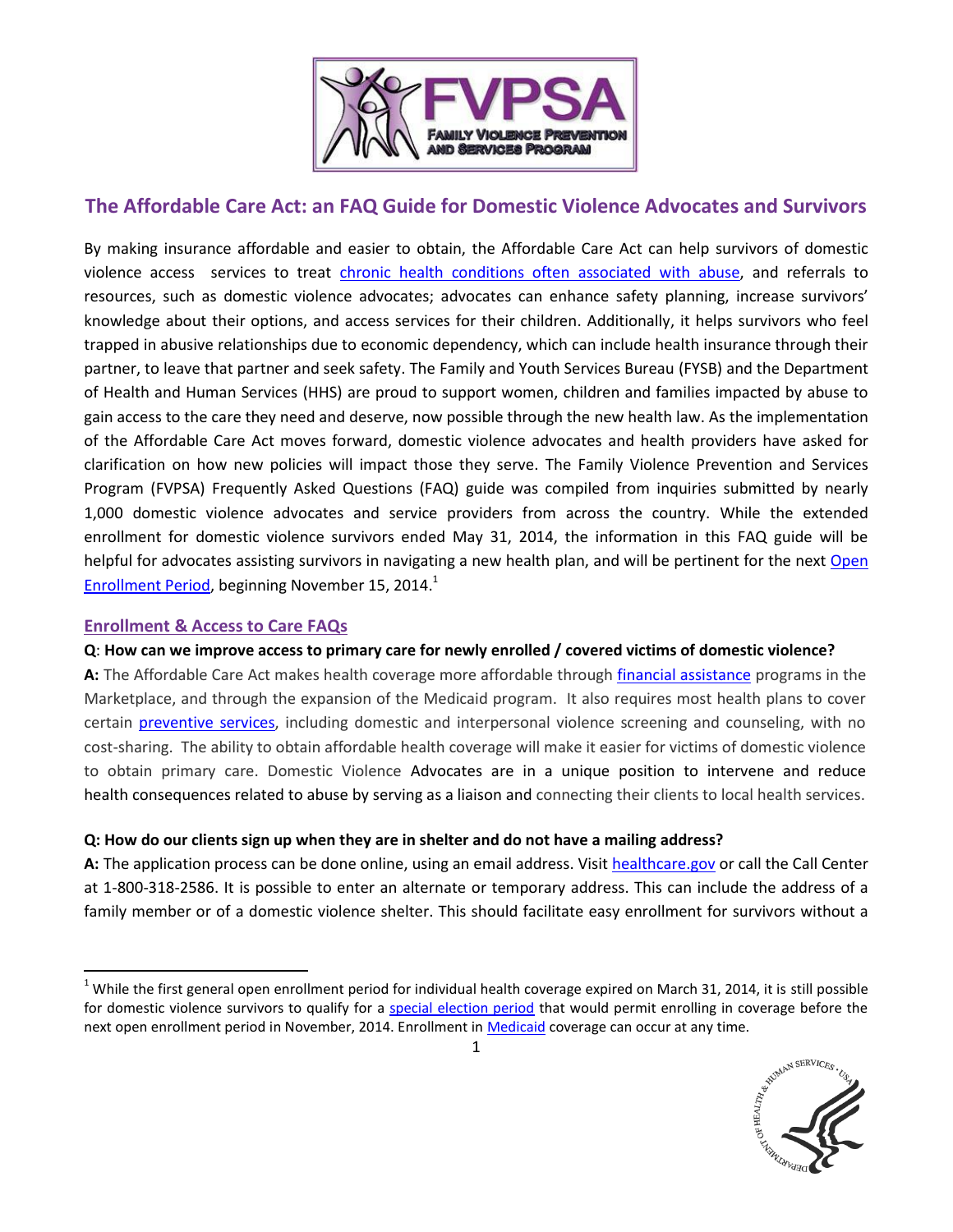mailing address. When a permanent residence is established, it is important to update the address with the insurance plan to ensure all correspondence, including renewal notices, reach the client.

#### **Q: Are domestic violence shelters required to enroll individuals in health insurance plans?**

**A:** Shelters are not required to assist in the enrollment process. However, if they are interested, they can have their employees take a 5-hour *online training* and apply to be a Certified Application Counselor (CAC) and be able to help. Alternately, shelters can refer clients to other in-person help, which can be found by going to [localhelp.healthcare.gov](https://localhelp.healthcare.gov/) and entering the zip code to find certified help in your area.

# **Q: Can women and children who are covered by insurance through an abusive partner obtain their own insurance, or does the woman have to obtain a divorce first?**

**A:** Women and children can obtain their own insurance while separated or in the process of obtaining a divorce. Financial help<sup>2</sup> may be available for victims who are legally married, live apart from their spouse when they file taxes, and plan to file taxes separately. This [policy](http://www.irs.gov/pub/irs-drop/n-14-23.pdf) from the Internal Revenue Service (IRS) states that even if a woman is still married, she can be found eligible for financial help on her own if: she lives apart from her spouse at the time she files her taxes and indicates on her taxes that she is unable to file jointly with her spouse due to domestic abuse. No documentation is needed to prove exposure to domestic violence, but it will be necessary to attest on her 2014 tax return that she is unable to file taxes jointly due to domestic abuse.

# **Q: How can we assist our residents in shelter to sign up for health insurance? Where can they go besides the website?**

**A:** In-person [help](https://www.healthcare.gov/how-do-i-get-help-enrolling-in-the-marketplace/) is widely available. Many community health centers and hospitals have staff dedicated to helping people sign up for coverage, even some libraries do enrollment work. To find a list of in-person help, go to [localhealth.healthcare.gov.](https://localhelp.healthcare.gov/) Live help is also available through the HHS call center. Call 1-800-318-2596 for help in English or Spanish. For help in another language, call 1-800-318-2596 and tell them what language you need and free help will be made available.

# **Q: Can survivors get insurance when they are considered homeless? How can survivors without income and permanent addresses afford insurance?**

**A:** The Affordable Care Act makes insurance available and affordable to new populations, including those with low or no income. Coverage options do [vary by state.](https://www.healthcare.gov/what-is-the-marketplace-in-my-state/) Significant [financial help](https://www.healthcare.gov/how-can-i-save-money-on-marketplace-coverage/) is available on a sliding scale through the Marketplace. In states that have taken the Medicaid expansion, childless adults without income will be eligible for coverage through [Medicaid,](https://www.healthcare.gov/do-i-qualify-for-medicaid/) and domestic violence survivors with children may be eligible in any state if they meet the citizenship and residency requirements. For individuals living in states that have not expanded Medicaid, [healthcare.gov](https://www.healthcare.gov/where-can-i-get-free-or-low-cost-care/) can assist in finding a community health center to access free or low-cost care.

l



 $^2$  For additional information on financial assistance for health coverage, and to learn if you qualify for lower costs on health coverage, visit:<https://www.healthcare.gov/how-can-i-save-money-on-marketplace-coverage/>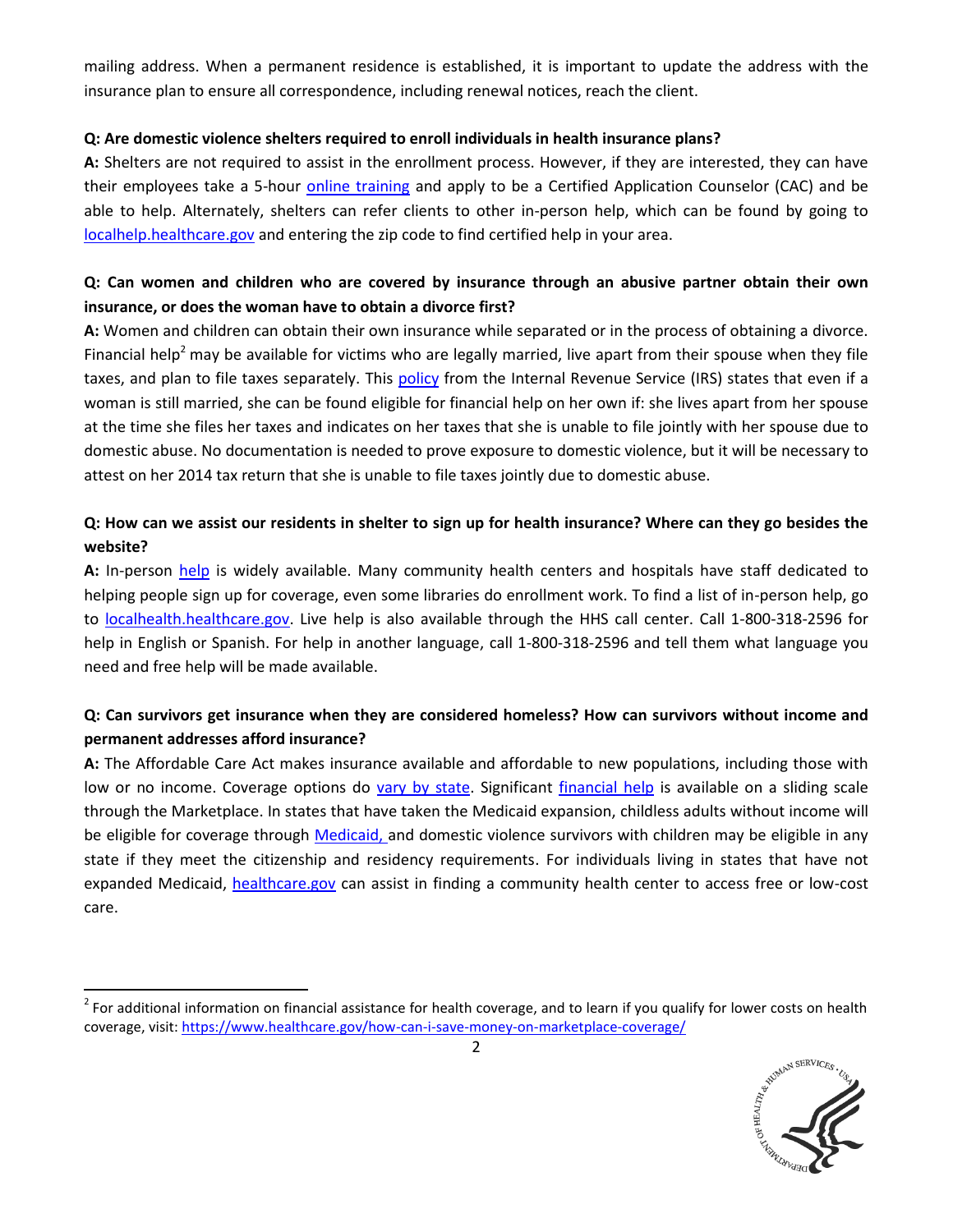# **Q: What coverage is available for children, and do children impacted by domestic violence qualify for the same types of benefits as their abused parent?**

**A:** Currently, children below 138% of poverty (and even higher in most states) are eligible for Medicaid, and children in families with higher incomes may qualify for coverage through the Children's [Health Insurance](https://www.healthcare.gov/are-my-children-eligible-for-chip/)  [Program](https://www.healthcare.gov/are-my-children-eligible-for-chip/) (CHIP). Kids can also get coverage through the Marketplace, either through a child-only policy, or together with their family. Benefit packages through Medicaid and CHIP are quite robust for children. Coverage through the Marketplace will include the benefits defined in the [Essential](https://www.healthcare.gov/blog/10-health-care-benefits-covered-in-the-health-insurance-marketplace/) Health Benefits Package, which includes pediatric benefits. [Adult Children](https://www.healthcare.gov/can-i-keep-my-child-on-my-insurance-until-age-26/) may stay on their parent's plan until age 26, making coverage more accessible and affordable for young adults.

### **Q: What information can we provide to our program participants to make this process easier for them and to help them understand their options?**

**A:** Many answers to common questions are available at [CMS.gov.](https://questions.cms.gov/faq.php?id=5005&rtopic=1993) In-person assistance or a conversation with the [Call Center](https://www.healthcare.gov/contact-us/) can be useful for people to understand the types of coverage available and the costs. Individuals and families can call to start or finish an application, compare plans, enroll or ask a question, 24 hours a day, and 7 days a week: 1-800-318-2596. For clients who have access to a computer or smart phone, healthcare.gov allows you to [browse plan options.](https://www.healthcare.gov/find-premium-estimates/) It is important to note that exact financial subsidy determinations aren't immediately available. Clients shouldn't get scared away because of that. Financial help is available and can make coverage affordable. Clients should apply to determine what type of subsidies they are eligible for.

### **Q: In applying for a health insurance plan, how do we calculate income for women who are in the process of separating or divorcing?**

**A:** Women can obtain their own health insurance while separated or in the process of obtaining a divorce. New [guidance from the IRS](http://www.irs.gov/pub/irs-drop/n-14-23.pdf) allows domestic violence survivors who are married but filing taxes separately to be eligible for subsidies on their own.

#### **Hardship Exemption for Domestic Violence Survivors FAQs**

# **Q: How can I help advocate for a survivor who qualifies for the exemption from a penalty for not having insurance? What documentation is needed as proof for the waiver for domestic violence hardship?**

**A:** Women who have experienced domestic violence qualify for an [exemption](https://www.healthcare.gov/exemptions/) from the tax penalty for being uninsured. The [hardship exemption paperwork](http://marketplace.cms.gov/getofficialresources/publications-and-articles/hardship-exemption.pdf) is available through the Federal Marketplace; individual state Marketplaces may have slightly different requirements and those applications should also be online. Eligible individuals can apply online for a hardship waiver or send the application to Health Insurance Marketplace – Exemption Processing 465 Industrial Blvd. London, KY 40741. *No documentation is needed to prove exposure to domestic violence.*

**Q: For some survivors, paying the fine for not having insurance may be more realistic for their budget than paying for coverage through the Affordable Care Act. How long will survivors be eligible for the hardship exemption?**

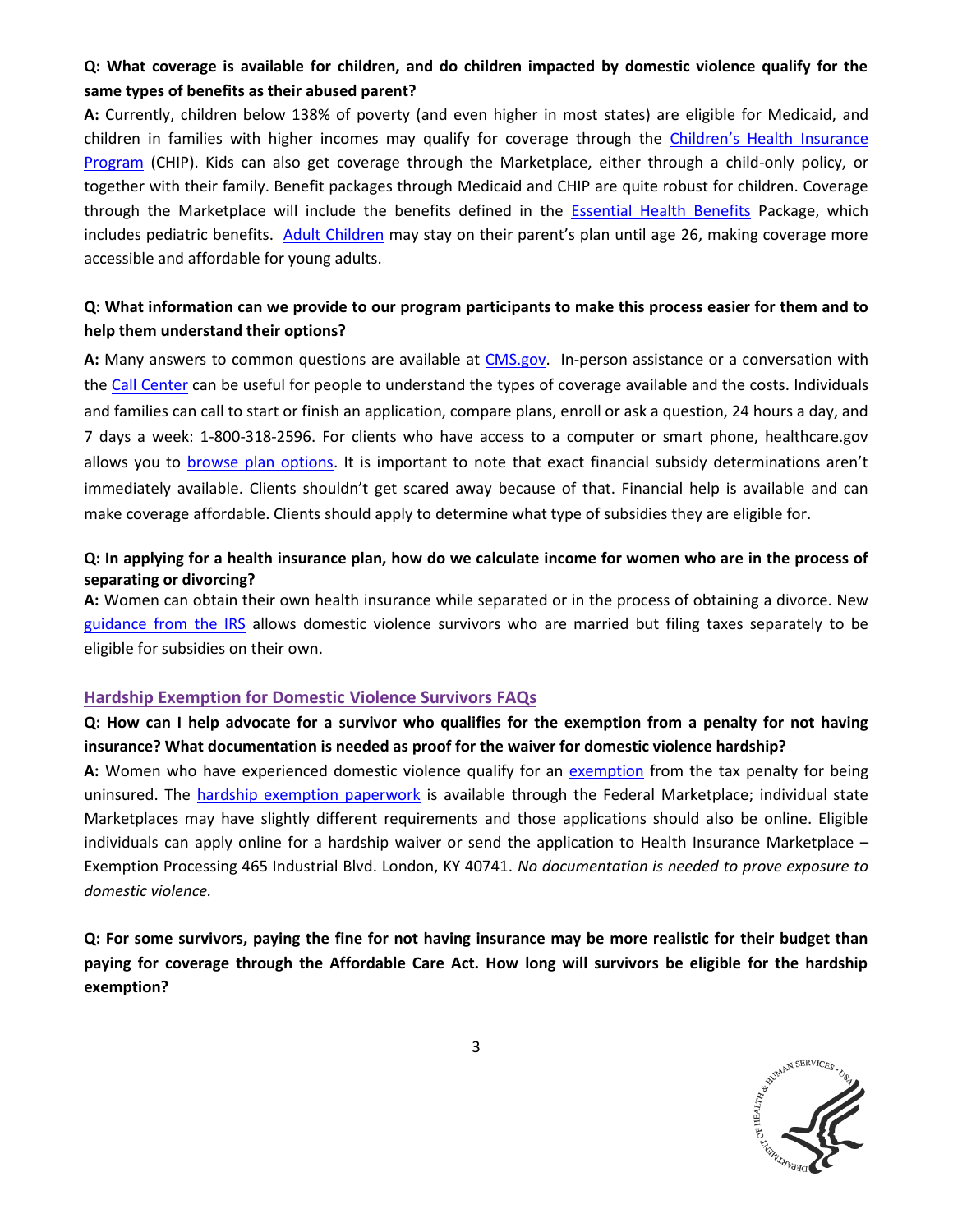**A:** If a woman gets a hardship exemption, she will not be subject to the tax penalty for that coverage year. Women and their dependents are [eligible](http://www.cms.gov/CCIIO/Resources/Regulations-and-Guidance/Downloads/exemptions-guidance-6-26-2013.pdf) for the hardship exemption so long as their hardship application for domestic violence is filed within three years after the month(s) during which the hardship occurred. However, it is very important to note that *she will also not have health insurance coverage*. Many women will benefit from substantial help paying premiums or be qualified for Medicaid coverage in some states; they should pursue qualifying coverage through their state's Marketplace in order to get coverage as soon as they are able.

#### **Q: What is the penalty for those who do not have insurance if they are ineligible for subsidies?**

**A:** The [penalty](https://www.healthcare.gov/what-if-someone-doesnt-have-health-coverage-in-2014/) for not having insurance is the higher of \$95 or 1 percent of income in 2014 and increases thereafter. This penalty applies to everyone without insurance—it is not tied to subsidy determinations.

#### **Mental Health and Substance Abuse Coverage FAQs**

## **Q: What are the provisions for ongoing mental health care for individuals impacted by domestic violence? Is there similar coverage for substance abuse treatment?**

**A:** All plans offered in the Marketplace must offer mental health and substance abuse treatment, which are considered part of the [Essential Health Benefits Package.](https://www.healthcare.gov/blog/10-health-care-benefits-covered-in-the-health-insurance-marketplace/) For more information on mental health services through an insurance plan, visit [Mentalhealth.gov.](http://www.mentalhealth.gov/get-help/health-insurance/index.html)

#### **Q: Are mental health benefits for children covered under the Affordable Care Act?**

**A:** Mental, behavioral and substance use services are available to children under both the provisions of the Affordable Care Act and through mental health parity legislation. For children and adolescents covered by Medicaid, these services are covered through the [Early, Periodic Screening, Diagnosis and Treatment](http://www.medicaid.gov/Medicaid-CHIP-Program-Information/By-Topics/Benefits/Early-and-Periodic-Screening-Diagnostic-and-Treatment.html) (EPSDT) benefit.

#### **Medicaid FAQs**

# **Q: If an individual and their children qualify for Medicaid, should they still sign up for a health insurance plan through the Marketplace?**

**A:** The Marketplace is designed to have a "no wrong door" approach. In other words, applying through the Marketplace will assess your eligibility for the Marketplace *and* Medicaid coverage. After filling out basic household income, individuals will receive a referral to Medicaid if determined to be eligible, and can sign up there.

# **Q: What type of coverage is available for low-income adult victims and survivors who would qualify for Medicaid under the Affordable Care Act, but reside in a state that did not accept the Affordable Care Act Medicaid expansion option? Will these individuals still qualify for a subsidy?**

**A:** If you live in a state that hasn't expanded Medicaid you may not qualify for either Medicaid or reduced costs on a private insurance plan. It will depend on where your income falls. Even if your state hasn't expanded Medicaid coverage, you should still apply. The Medicaid program provides health coverage to millions of lowerincome individuals and families today. You may qualify under your state's existing rules. Visit [Healthcare.gov](https://www.healthcare.gov/what-if-my-state-is-not-expanding-medicaid/) to get contact information for your state Medicaid office. The office can tell you if you qualify.

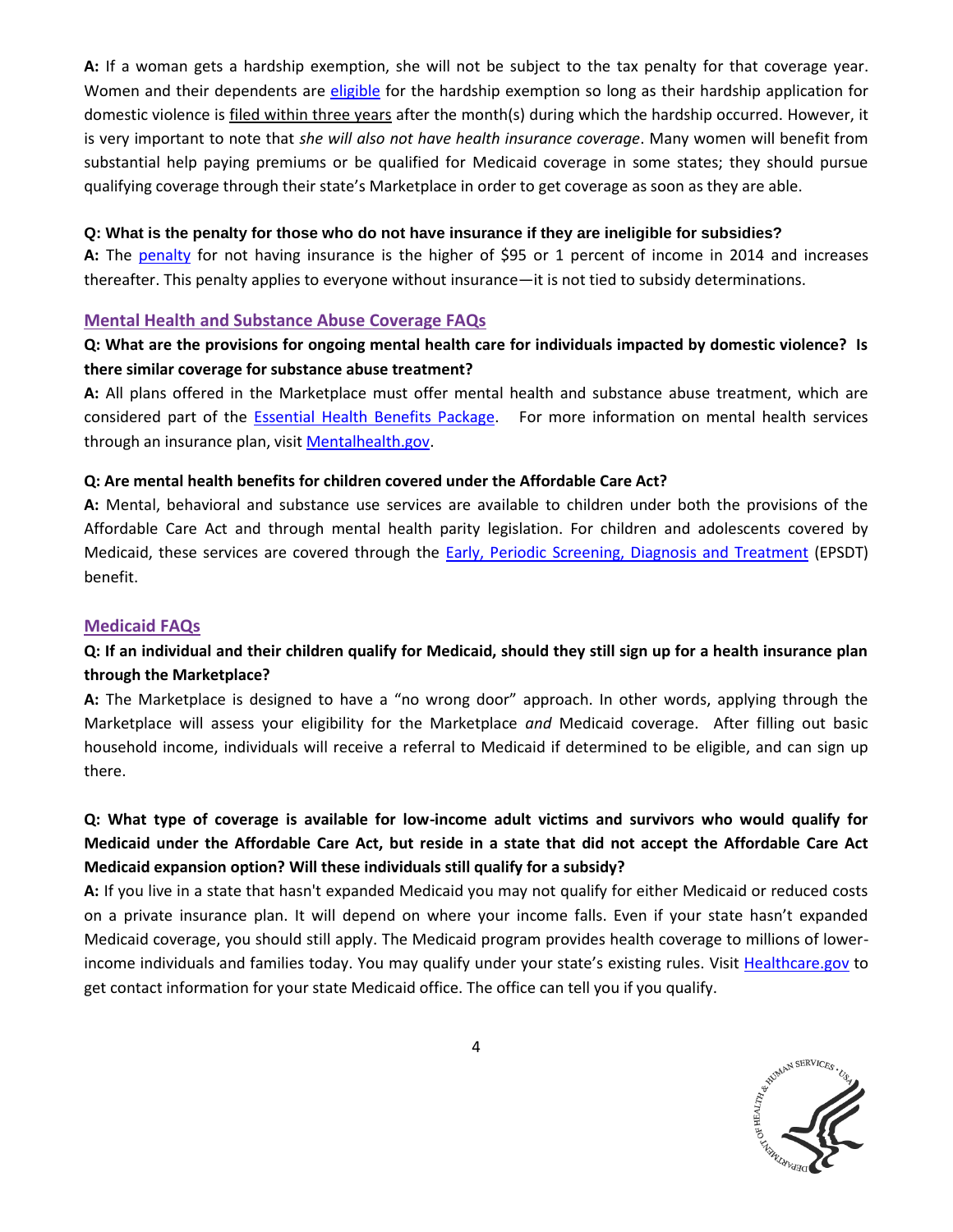### **Domestic Violence Screening & Counseling FAQs**

l

# **Q: How extensive is the type of counseling for domestic violence that is covered, and what does a screening for domestic violence consist of, as a covered service?**

**A:** Screening may consist of a few, brief, open-ended questions. Screening can be facilitated by the use of brochures, forms, or other assessment tools including chart prompts. Counseling provides basic information, including how a patient's health concerns may relate to violence and referrals to local domestic violence support agencies when patients disclose abuse.<sup>3</sup> Screening and counseling benefits for survivors covered under Medicaid may include additional services. <sup>4</sup>

### **Q: Does the Affordable Care Act mandate free counseling services?**

**A:** The Affordable Care Act does not mandate counseling services, but covers screening and brief counseling for domestic and intimate partner violence as part of a broader package of [women's preventive health services](http://www.womenshealth.gov/publications/our-publications/fact-sheet/screening-counseling-fact-sheet.html). This means that insurers must include these services without cost-sharing<sup>5</sup> to the consumer should the health provider offer these services. In general, counseling is considered a regular mental health service and will likely be subject to cost-sharing under the terms of the individual's plan.

# **Q: Who is eligible for reimbursement for screening for intimate partner violence? Can domestic violence advocates be counted as designated counselors?**

**A:** There are no limitations on who is eligible for reimbursement for screening. It is possible for a wide range of providers to be covered to do screening and brief counseling<sup>6</sup>. State law determines who can provide counseling in a state. Health plans and the state determine who is eligible to be reimbursed for counseling. Domestic violence agencies can work with health plans and with the state to become licensed under the scope of state law to provide—and be reimbursed for—providing health services. The Affordable Care Act does not make specific funding available, but it does give states and plans more ability to include different types of providers, particularly those who provide preventive services.

# **Q: How will healthcare professionals be trained to provide screening and counseling for interpersonal and domestic violence?**

**A:** Currently, Federal guidance has not issued training requirements for providers on preventive services for screening and counseling for interpersonal and domestic violence. However, HHS recommends easy-to-use tools

<sup>&</sup>lt;sup>6</sup> Refer to Question 3, on Out of Network Preventive Services, at: <u>http://www.cms.gov/CCIIO/Resources/Fact-Sheets-and-</u> [FAQs/aca\\_implementation\\_faqs12.html#Coverage of Preventive Services](http://www.cms.gov/CCIIO/Resources/Fact-Sheets-and-FAQs/aca_implementation_faqs12.html%23Coverage%20of%20Preventive%20Services)



 $3$  Refer to Question 11, "What do health care providers need to know to conduct a screening and counseling for interpersonal and domestic violence?" at: http://www.cms.gov/CCIIO/Resources/Fact-Sheets-and-FAQs/aca\_implementation\_faqs12.html#Coverage of Preventive Services

<sup>&</sup>lt;sup>4</sup> For more information on Medicaid benefits, visit[: http://www.medicaid.gov/Medicaid-CHIP-Program-Information/By-](http://www.medicaid.gov/Medicaid-CHIP-Program-Information/By-Topics/Benefits/Medicaid-Benefits.html)[Topics/Benefits/Medicaid-Benefits.html](http://www.medicaid.gov/Medicaid-CHIP-Program-Information/By-Topics/Benefits/Medicaid-Benefits.html)

<sup>5</sup> Source: [http://www.cms.gov/CCIIO/Resources/Fact-Sheets-and-FAQs/aca\\_implementation\\_faqs12.html#Coverage of](http://www.cms.gov/CCIIO/Resources/Fact-Sheets-and-FAQs/aca_implementation_faqs12.html#Coverage of Preventive Services)  [Preventive Services](http://www.cms.gov/CCIIO/Resources/Fact-Sheets-and-FAQs/aca_implementation_faqs12.html#Coverage of Preventive Services)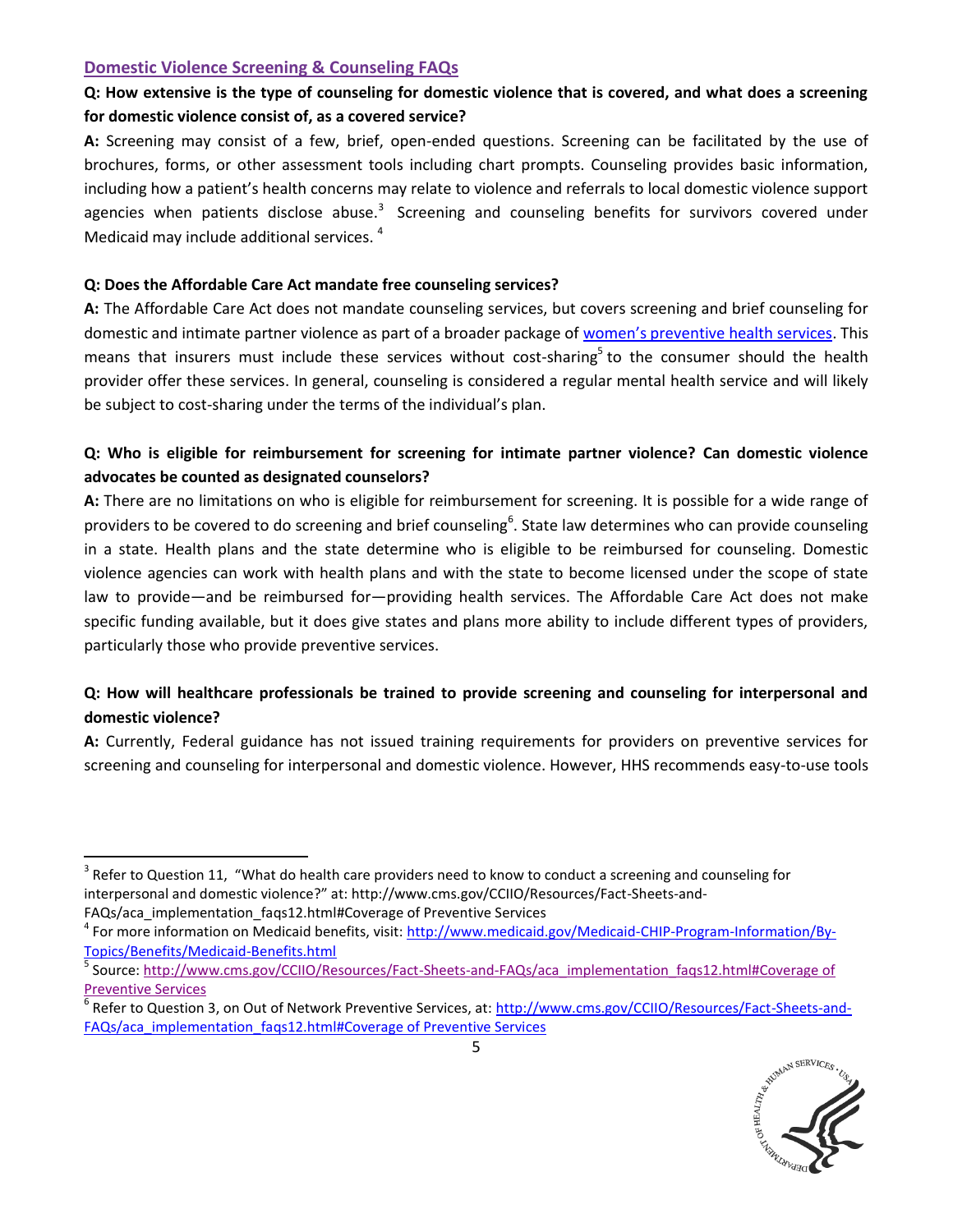such as patient brochures, safety plans, and provider educational tools, as well as training materials, through the HHS-funded National Health Resource Center on Domestic Violence, available at [healthcaresaboutipv.org.](http://www.healthcaresaboutipv.org/tools/) <sup>7</sup>

### **Patient Confidentiality and Mandatory Reporting FAQs**

# **Q: How will the Affordable Care Act impact state mandatory reporting statutes? Are providers screening for domestic violence mandatory reporters?**

**A:** State statutes on reporting domestic and sexual violence are not impacted by the Affordable Care Act, but statutes on reporting vary from state to state and implementation can even vary county by county. To determine whether a health provider screening for domestic violence is subject to mandatory reporting laws in your area, please refer to the [Compendium of State and U.S. Territory Statutes and Policies on Domestic](http://www.futureswithoutviolence.org/content/features/detail/1584/)  [Violence and Health Care](http://www.futureswithoutviolence.org/content/features/detail/1584/), produced with support from HHS's Administration for Children and Families. Additional questions regarding [patient confidentiality](http://www.healthcaresaboutipv.org/tools/disclosing-limits-of-confidentiality/) can be answered through the HHS-funded National Health Resource Center on Domestic Violence.

## **Q: Is the Healthcare.gov secure for domestic violence survivors to submit the confidential information needed to enroll?**

**A:** Yes. To protect individuals' privacy, those who enroll online must complete an Identity Verification procedure. To learn more about your privacy on Healthcare.gov, read the **Privacy Act Statement**.

### **Culturally-Specific and Accessible Services FAQs**

 $\overline{a}$ 

#### **Q: How does the Affordable Care act affect Indian Health Service and Tribal members?**

**A:** Under the Affordable Care Act, [American Indians and Alaska Natives](https://www.healthcare.gov/if-im-an-american-indian-or-alaska-native-what-do-i-need-to-know-about-the-marketplace/f) (AI/ANs) have greater options to access affordable health care through the Marketplace and Medicaid:

- Tribal members can use tax credits to pay for premiums for certain plans and receive cost-sharing reductions that will reduce or eliminate out of pocket costs. Some may be eligible for free or low cost coverage from the Marketplace. Additionally, Tribal members have access to special monthly enrollment periods so they may obtain insurance outside the yearly open enrollment period.
- AI/ANs who are eligible to receive services from the [Indian Health Service](http://www.ihs.gov/newsroom/includes/themes/newihstheme/display_objects/documents/Fact_Sheet.pdf) (IHS), or a health program operated by a Tribe or Urban Indian organization, may receive an exemption from the shared responsibility payment if they do not maintain minimum essential coverage. Many AI/ANs will be newly eligible for Medicaid under the Affordable Care Act in states expanding Medicaid coverage to include individuals with incomes at or below 133 percent of the Federal poverty level (generally \$31,720 for a family of four in 2014). This expansion includes adults without dependent children living at home, who have not previously been eligible in most states.
- With greater numbers of AI/ANs with access to health care coverage through Medicaid, the Children's Health Insurance Program (CHIP) and private insurance through the Marketplace, IHS will be better able to provide needed health services in tribal communities.

<sup>&</sup>lt;sup>7</sup> Refer to Question 3, on Out of Network Preventive Services, at: <u>http://www.cms.gov/CCIIO/Resources/Fact-Sheets-and-</u> [FAQs/aca\\_implementation\\_faqs12.html#Coverage of Preventive Services](http://www.cms.gov/CCIIO/Resources/Fact-Sheets-and-FAQs/aca_implementation_faqs12.html%23Coverage%20of%20Preventive%20Services)